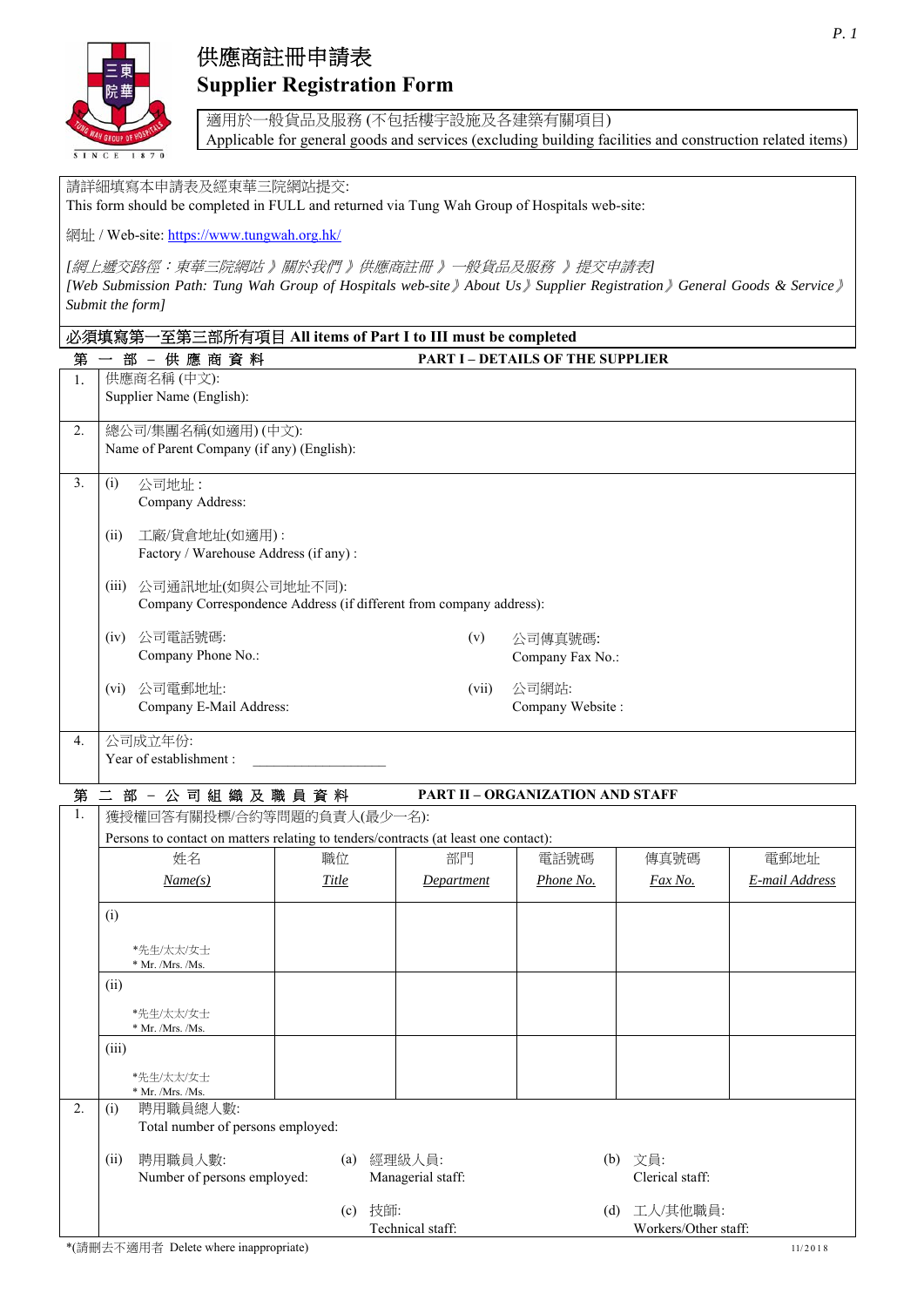|    |      | 第三部-業務狀況及證明文件                                                                                                                                                                             | <b>PART III - BUSINESS ACTIVITIES AND DOCUMENTS</b> |                                            |                     |  |
|----|------|-------------------------------------------------------------------------------------------------------------------------------------------------------------------------------------------|-----------------------------------------------------|--------------------------------------------|---------------------|--|
| 1. |      | 貴公司所供應的貨品及提供的服務:<br>Goods and Services which your company can supply/provide:                                                                                                             |                                                     |                                            |                     |  |
|    | (i)  | 詳細列明所供應的貨品及提供的服務:<br>Detailed list of goods and services:                                                                                                                                 |                                                     |                                            |                     |  |
|    | (ii) | 倘若 貴公司並非製造商,請提供授權 貴公司為代理商/分銷商的商號名稱。<br>Please provide the name(s) of the principal(s) for whom you act as the accredited agent(s)/distributor(s) in case you are not<br>the manufacturer. |                                                     |                                            |                     |  |
| 2. | (i)  | 請經東華三院網站一併提交下列文件,以供本院參考:<br>Please submit the following documents via Tung Wah Group of Hospitals<br>web-site for reference:                                                              |                                                     | 已提交所需文件<br>Submitted the required document |                     |  |
|    |      |                                                                                                                                                                                           |                                                     | 是<br>Yes                                   | 否<br>N <sub>o</sub> |  |
|    |      | 有關貨品或服務的目錄<br>(a)<br>Relevant catalogues                                                                                                                                                  |                                                     |                                            |                     |  |
|    |      | 授權為代理商或分銷商的證明文件(若貴公司非製造商)<br>(b)<br>Proof of appointment of sole agent/ distributor (If you are not manufacturer)                                                                         |                                                     |                                            |                     |  |
|    |      | 有效的商業登記證<br>(c)<br>Valid Business Registration Certificate                                                                                                                                |                                                     |                                            |                     |  |
|    |      | 注意:充足資料將有助本院評估貴公司之申請<br>N.B.: Sufficient information may accelerate your application.                                                                                                     |                                                     |                                            |                     |  |

*P. 2*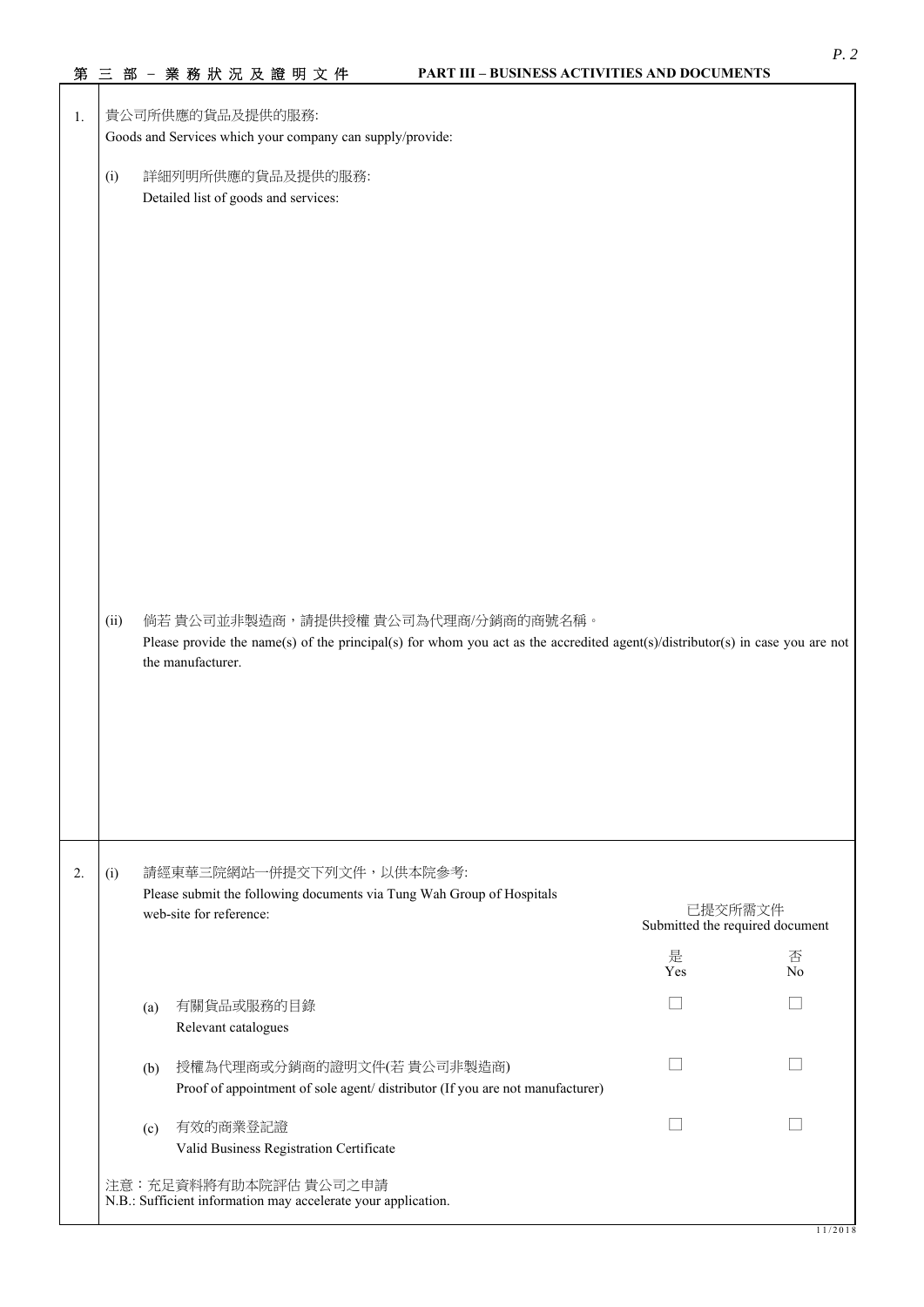| 公司名稱         | 地址      | 聯絡人                   | 聯絡電話        | 傳真號碼    | 貨品/服務提供                 |
|--------------|---------|-----------------------|-------------|---------|-------------------------|
| Company name | Address | <b>Contact Person</b> | Contact No. | Fax No. | Goods/services supplied |
|              |         |                       |             |         |                         |
|              |         |                       |             |         |                         |
|              |         |                       |             |         |                         |
|              |         |                       |             |         |                         |
|              |         |                       |             |         |                         |
|              |         |                       |             |         |                         |
|              |         |                       |             |         |                         |
|              |         |                       |             |         |                         |
|              |         |                       |             |         |                         |
|              |         |                       |             |         |                         |
|              |         |                       |             |         |                         |
|              |         |                       |             |         |                         |
|              |         |                       |             |         |                         |
|              |         |                       |             |         |                         |
|              |         |                       |             |         |                         |

### 第 四 部 – 聲 明 **PART IV – CERTIFICATION**

|                                                                                                                                      | 本人謹代表上述公司,申請註冊為東華三院採購部供應商。本人清楚明白第四頁「備註」及確認所提交之資料均為正確。 |  |  |  |  |
|--------------------------------------------------------------------------------------------------------------------------------------|-------------------------------------------------------|--|--|--|--|
| I apply on behalf of the Company to register as a supplier for Purchasing & Supplies Section of Tung Wah Group of Hospitals. I fully |                                                       |  |  |  |  |
| understand the "Notes For Guidance" at Page 4 and confirm all information provided in this application is true and correct.          |                                                       |  |  |  |  |
|                                                                                                                                      |                                                       |  |  |  |  |
|                                                                                                                                      |                                                       |  |  |  |  |
|                                                                                                                                      |                                                       |  |  |  |  |
|                                                                                                                                      | 簽署                                                    |  |  |  |  |
|                                                                                                                                      | Signature:                                            |  |  |  |  |
|                                                                                                                                      |                                                       |  |  |  |  |
|                                                                                                                                      | 姓名(正階)                                                |  |  |  |  |
|                                                                                                                                      | Name in block letters:                                |  |  |  |  |
|                                                                                                                                      |                                                       |  |  |  |  |
|                                                                                                                                      | 職銜                                                    |  |  |  |  |
|                                                                                                                                      | Designation:                                          |  |  |  |  |
| (公司印鑑)                                                                                                                               |                                                       |  |  |  |  |
| (Space for company chop)                                                                                                             | 日期                                                    |  |  |  |  |
|                                                                                                                                      | Date:                                                 |  |  |  |  |
|                                                                                                                                      |                                                       |  |  |  |  |